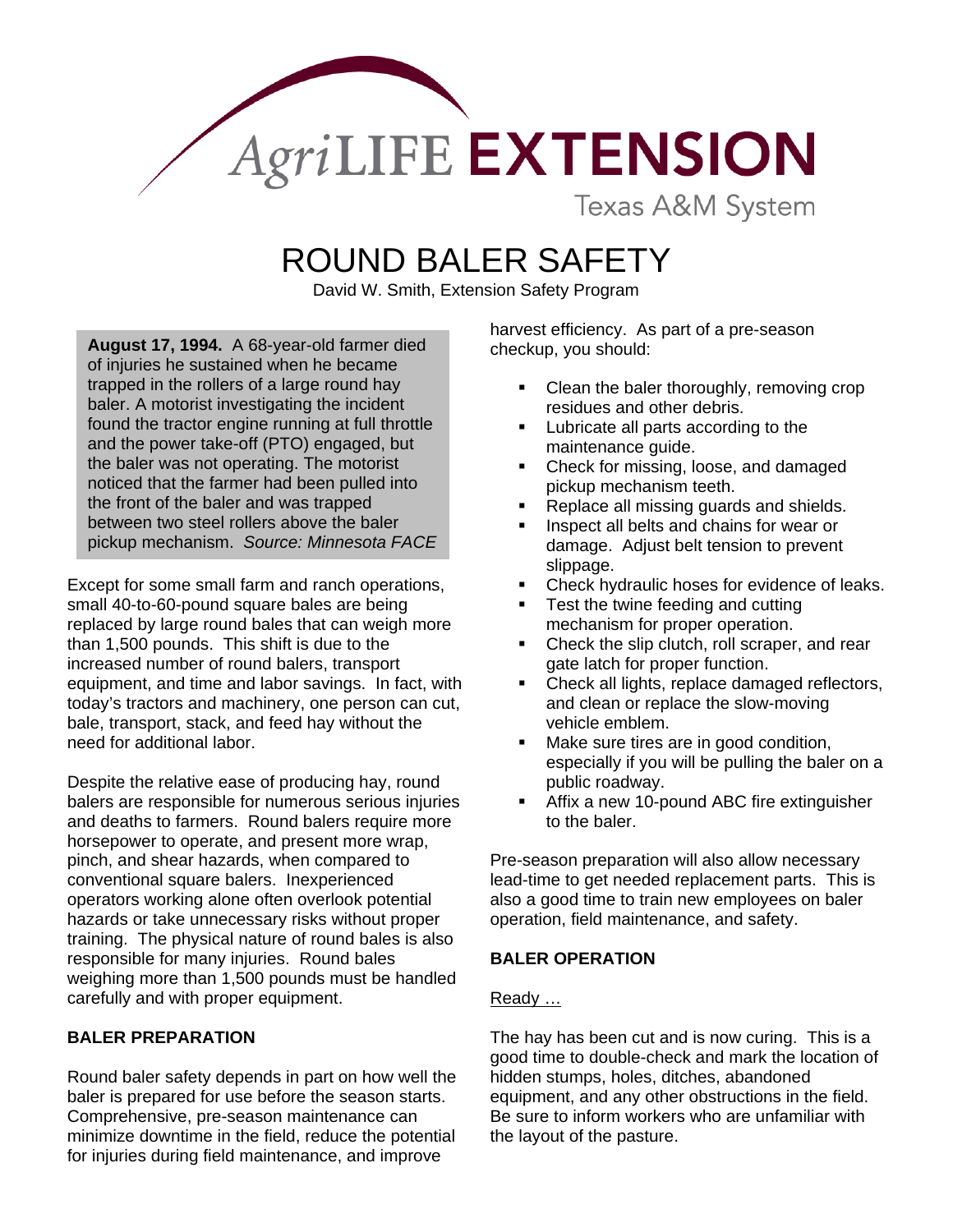Make sure the hay is sufficiently cured to 20 percent moisture or less to prevent excessive plugging of hay as it enters the pickup mechanism. The less time you spend off the tractor unplugging the baler, the safer you will be.

## Set …

Adjust the pickup mechanism for adequate ground clearance. If the pickup mechanism teeth are set too low and contact the ground, rocks, soil, and other debris can be thrown toward the operator. Setting the pickup mechanism too high will leave hay on the ground.

Make sure chains are properly lubed and hydraulic hoses are secured in the correct ports. Engage the PTO and look for signs of any trouble. Open and close the baler gate, and move the twine feeding arm to ensure all tractor control levers work adequately.

## Go!

When starting a bale, drive slowly until it is obvious the bale has started forming. Starting off too fast will increase the likelihood of plugging the pickup mechanism. Once a bale has started, drive at a consistent speed. Ground speed should be adjusted with crop conditions and the size of the windrow. Watch for signs that the pickup teeth are contacting the ground or that hay is being left on the ground.

Once a bale is formed, slowly back the baler to a suitable unloading point. Don't unload a bale on a steep slope where the bale is likely to roll downhill. Also, be careful not to back into holes or get too close to ditches.

Listen for signs of excessive baler clatter. This could signal that the drive chain(s) and sprockets need to be lubricated. Operating the baler with a dry chain will cause the chain to overheat and break, and could start a fire.

If the baler becomes plugged with hay, immediately turn off the PTO, put the tractor in neutral, and set the parking brake. Wait until all machine motion has stopped before approaching the baler. Never try to clean, unplug, or adjust a baler while it is turning. Also, never try to feed hay into a baler by hand—the hay will be taken in faster than you can release it.

## **REMOVING BALES FROM THE FIELD**

Large round bales should only be handled by appropriately sized tractors and properly designed lifting equipment. Set tractor wheels at maximum width to increase stability. Front-end attachments such as hay forks, spears, grapples, and rear lift equipment should be in good working condition and capable of moving heavy loads.

Never move round bales in a front-end loader bucket. Numerous cases, like the one discussed below, occur when an unstable bale rolls off the front-end loader, down the front-end loader arms, and onto the tractor operator.

Tractors used to handle round bales should be fitted with roll-over protective structures (ROPS). ROPS will help cushion the blow should a bale roll down the loader arms.

**February 28, 1995.** A 70-year-old, part-time farmer died when he was crushed by a large round bale he had been transporting. The farmer used a tractor and front-end loader bucket to move a hay bale into a feeding lot. The tractor was not equipped with a general purpose cab or roll-over protection structure. The loader bucket was not equipped with a large round bale clamp or bale fork specifically designed to secure the bale. The farmer tied the bale into the bucket with a 5/8-inchdiameter rope. As he raised the loader bucket and backed up a slight incline, the rear wheels began to spin. The rope broke and the bale tumbled down the loader arms, pinning the farmer in the driver's seat. *Source: Minnesota FACE report.* 

Never travel with bales in the raised position. This raises the tractor's center of gravity, making it more likely to turn over on uneven terrain, or during sudden stops and turns. Instead, lower the bale just above ground level and use counterweights or carry an additional bale on the opposite end of the tractor to stabilize the load. Watch out for obstructions, other hay bales, holes, and ditches that could upset your load.

### **LOADING BALES ONTO TRAILERS**

Round bales are often loaded onto trailers for transport to a central stacking area or to another field. To ensure your safety as well as the safety of